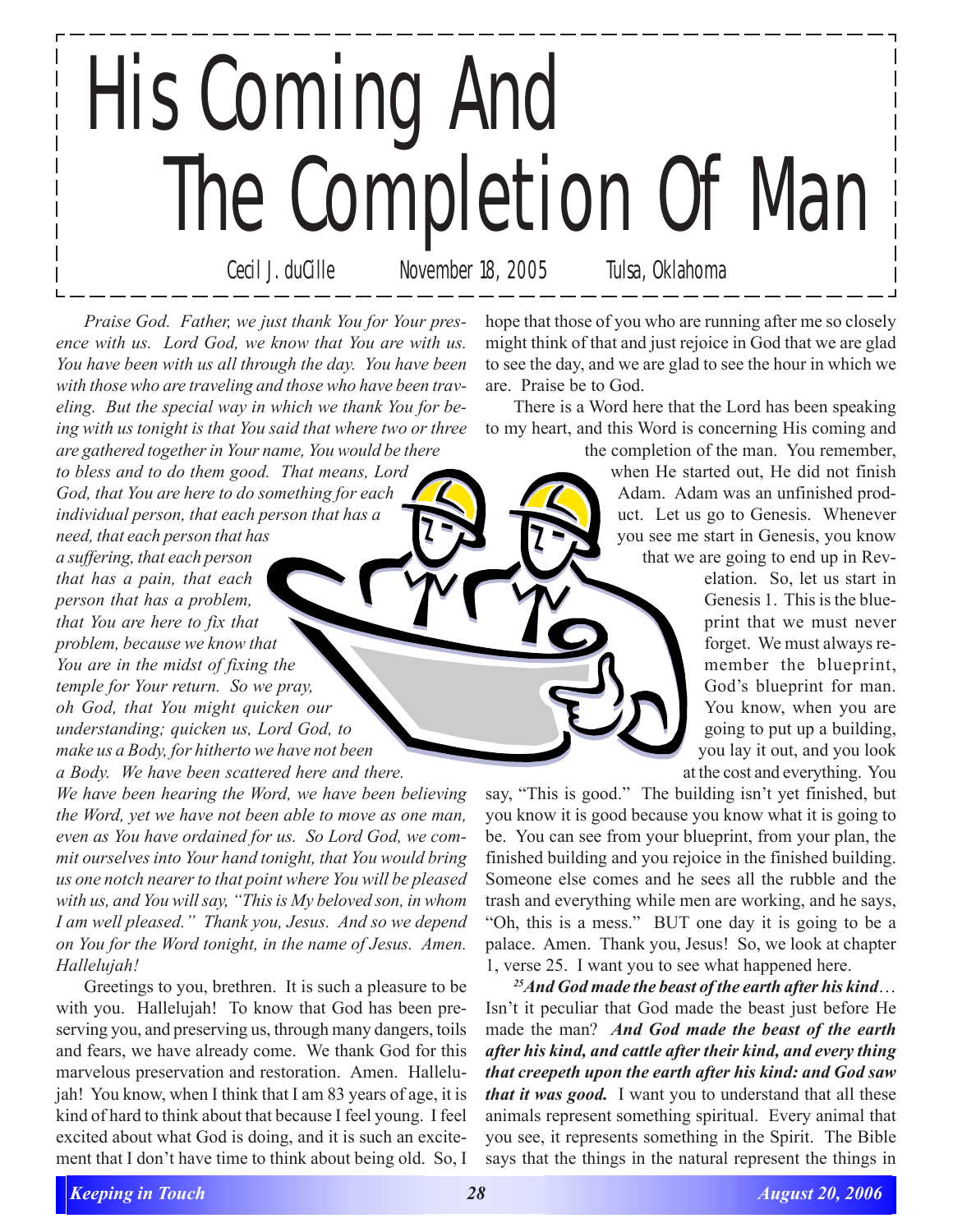the spiritual. So, when we think that God made the beast just before He made man, and the serpent - the serpent just before He made man, you must understand that in the fulfillment of this, the completion of this, we are going to see the beast before we see the man. Do you understand? We are going to see the manifestation of the beast nature, we are going to see the total manifestation of the horror of the serpent nature BEFORE we see the perfect man.

You know, we were singing, "We are complete in Him." It is wonderful. You cannot be completed any other way. IN CHRIST JESUS, man will find his completion. Hallelujah! But something is going to happen before that. If you think that it is close for Jesus to come into us, think again! It is closer. You are going to see the beast with your two eyes.

Let me just touch on a little point here before we go any further. We are already seeing the manifestation of the beast nature in the human realm. At no time in the history of man have we ever seen such horror and wickedness in human beings. A man walks into a wedding with a bomb and blows himself apart, and his entrails scatter all over the wedding, killing fifty-odd people. I mean, it is bad enough for a person to say that they are fighting a war against somebody else, but you are talking about innocent people, women and children, on somebody's wedding day. And they marred them, marred the wedding day and killed the parents. God spared the bride and the groom. But this is man NOW, and he is going on everyday.

Today they ran a truck into a hotel. They blew out the fence and another truck came in and ran into the space that was blown up, and blew up the hotel. This is what man is capable of right now. You haven't seen anything yet! You have not seen the end of it, for man has totally lost his human quality, and they are becoming beasts. That is, the worst beast that you could find is a beast that is intelligent, a beast that is able to calculate, a beast that is able to plan. Don't you understand? Such a beast, God never made. He never made.

I don't know if you noticed that God mentioned man and mentioned beast? In the Word of God it shows that a man can become a beast. God demonstrated it in Nebuchadnezzar. He transgressed against God. Do you know how he transgressed? Listen. He built Babylon. Babylon was never intended of God to be built. Nimrod built Babylon and then here comes Nebuchadnezzar, and he builds Babylon. And when he looked at the palace trash. YES. A palace is nothing but a big heap of trash that is put in order, because if you light a match under it, it becomes nothing. If you drop a bomb in there, there is no palace any more. SO, IT IS NOT REAL! But he looked at it and said, "This is the great Babylon that I have built." And God smote him (Daniel 4:30). What God did when He smote him was He separated… Hear me, now. You

are spirit, you are soul, and you are body. If your spirit leaves you, you become a beast. It is your spirit that is contacting the Spirit of God that makes you human, makes you compassionate, makes you love. HEAR ME! Whenever that spirit is cut off from you, you are no better than a beast. He did not know any more that he had a palace to go into his big bed and lie down to sleep. He slept out in the grass. He ate grass like an animal. He became a beast for seven years! For seven years, nobody cut his toenails or his fingernails. Amen. He didn't want them to be cut. Everybody was afraid of this thing that was out there. He was a werewolf. Yes! He became a beast. God did it to show us something, that there is the possibility of man becoming beast.

Now, we see a man who loves order. Everything must be spic and span. Everything must be in order. If it is not in order, he kills those who don't put it in order, so much so that men get in line before him because they are afraid of him. I am talking about Hitler. He was a beast. He looked like a man. He talked like a man, but he was a beast. Amen. We had many, many, many beasts. Many, many beasts - some in scripture, some in our time. We have seen Stalin, who crept up at night with a sharp razor blade and slit a person's vein so accurately, so sharply, so quickly that the person didn't even wake up. He just bled to death. That is how Stalin used to kill. He was a great killer. Then, of course, he started killing by the millions. He killed his own soldiers because he suspected that they weren't going to be with him.

So, brethren, we see then seven days. God took six days to build the earth, and He built the beast in the morning of the sixth day. You know that the morning of the day is at six o'clock the previous evening. Are you there? So, the beast was made at that time, and the beast reigned through the night - UNTIL MIDNIGHT - and day began to dawn, and God made the man. I want you to understand me. God made man on the sixth day. On the sixth day means in the fifth day evening. As the fifth day was finished in the evening, He made the beast. And so the beast was active all through the night. Remember that animals have the kind of eyes that can see in darkness. Amen. They were made to hunt during the night. So the beast was active. At that time, nothing was killed or destroyed, but the fact that God did it means God is showing us something. God could have just spoken one word and made everything at one time, but that would not teach us the lesson. The lesson is what I want us to get tonight. Are we understanding? We must get the lesson tonight that God deliberately took six days, and in the sixth day, He made beast and man. Hallelujah!

In the six thousand years, therefore, beast must be completed, and man must be completed. Now, that sixth day, God said one thing in the second chapter of Genesis. He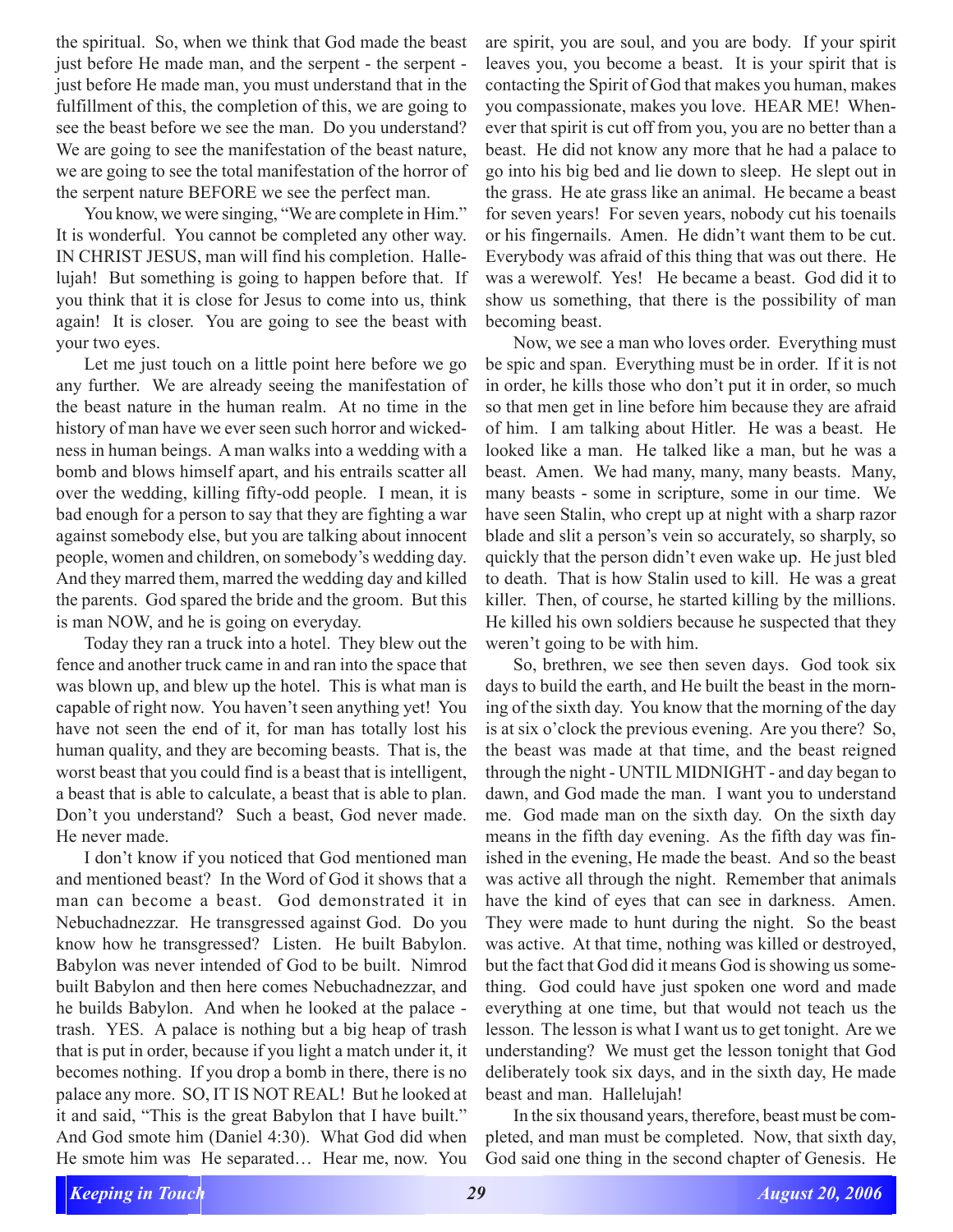said that He finished the work which He had made. Come, let's read it and see if we can get the understanding of this truth here. Remember, when He made it He said, "It is good." It IS good because God sees things through spiritual eyes, so He can see that which is not as though it were (Romans 4:17). So, when God saw Adam and said, "It is good, good work," it was indeed a good work because it would produce what God ordained. Now, everything that He made will be completed in the millennial year that He made. So, if He made something on the fourth day, or on the fifth day, in the fourth millennium it would be completed, in the fifth millennium it would be completed. If it was made in the sixth day, in the sixth millennium it will be completed. So, when it is completed, it must be manifest. God says that man will be manifested in the sixth day, and of course, in the seventh day he would show forth his perfection. Amen.

Now in Genesis 2:2 He said, *And on the seventh day…* I want you to notice this, because the seventh day is the Sabbath. The seventh day is the Sabbath, and I want you to notice here without my going into it, because it is a whole different message that Jesus Christ did most of His

miracles on the Sabbath day, and these miracles that He did on the Sabbath day were specially selected miracles. He didn't do any random miracles. He did some specially selected miracles on the seventh day to show us what is going to happen in our time. The man at the pool of Bethesda, He healed him on the seventh day, and He said, "Rise up and walk" (John 5:8). That man represents the

manchild church, and the manchild church is going to rise up and walk in our time. We are going to see it. Believe you me! Hallelujah! So, here we are, this church is to become the manchild church. The woman is going to become the man. Come on now, brethren. The woman church, when she is joined with Jesus Christ and becomes one, and Jesus Christ becomes her Head, she will become the manchild church. So, the way God showed it is as a birth, as if a woman is pregnant with something (Revelation 12). Hallelujah! When the pregnancy comes forth, it becomes a man, so it is the woman in the man. That is the only way that God could describe to us that we in our little

wretched, finite minds could understand what He means by a manchild church. Every church has been a woman. So far, from the beginning of time, everything that comes forth has been female, because it had to depend on the male to bring forth anything. In other words, we have to depend on Christ. No Christ is going to bring forth a church that doesn't have to depend on Christ. Why? Because the church will be Christ itself.

Come on, brethren. It is as plain as it can be, yet I can imagine somebody quoting me on the internet. Hallelujah! They put some wretched things about me on the internet. But that is wonderful. That means that they are paying attention. The woman church is to become the manchild church. Let's go to the natural woman. You women - you are not really women. You are pretending to be women. Do you know why? Because you are only women for a season. This season in which we are, wherein we must gain and earn our laurels and our crowns, and our stars, we that God put in a woman body that we might suffer in that body and bring forth the manchild. Can you understand? Can everybody understand? You know, I want you to question me tonight very badly. I really want you to

get up and talk. If you don't believe what I am

It is not sin to not understand, you know. It is sin to not understand and to walk out of here with your lack of understanding. That is the sin. It is not sin to be tempted, but it IS sin to yield to temptation.

saying, if you don't hear what I am saying, let me hear it. Let us talk about it. Because it is not sin. It is not sin to not understand, you know. It is sin to not understand and to walk out of here with your lack of understanding. That is the sin. It is not sin to be tempted, but it IS sin to yield to temptation. So those of you who are tempted, don't say to yourself, "Oh, I am a

wretched person, because I am tempted!"NO SIR!!!! You are not a sinner because you are tempted. You are a sinner because you commit sin.

Let's go back to it. So therefore, in the sixth millennium, which is just past - God has created a man, a manchild, and that child is yet to be manifested, because that child is yet a fetus. Come on, now! He said now, in the seventh day, *God ended his work which he had made; and he rested on the seventh day from all his work which he had made.* Hallelujah! Do you know why God rested? Because man was perfected. God will not rest until you are perfected. When you are perfected, you will take over God's creation. He will hand it to His sons.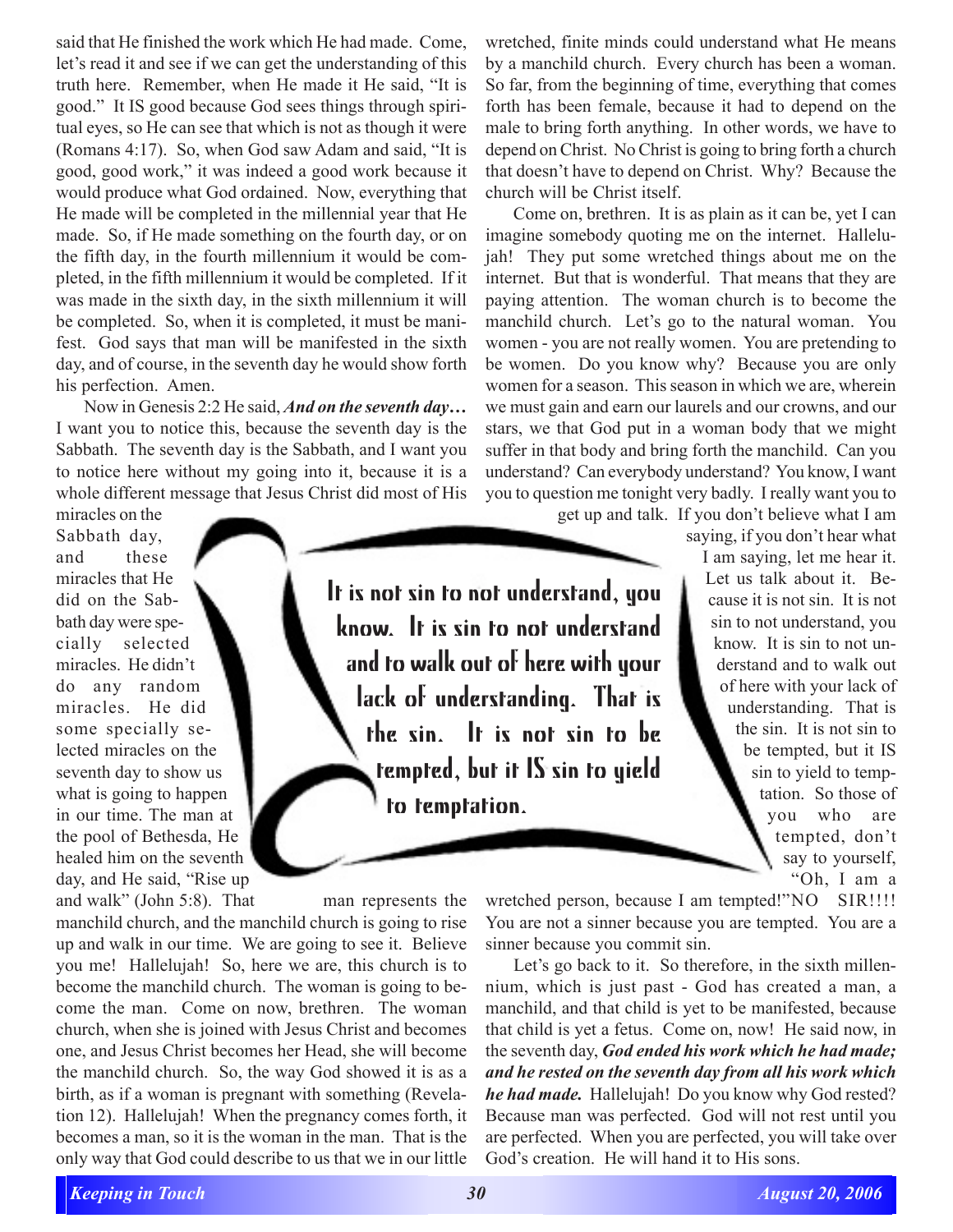But how are you going to be perfected? Through great toil and tribulation. Hallelujah. Through great suffering and overcoming and then a TRIUMPHANT CHURCH will come forth. Some of the poor ones who are hopping around, "I'm no good," "I'm weak," all of a sudden, out of weakness, God will bring forth strength! Out of sorrow, He will bring forth joy! Out of pain and suffering, He will bring forth victory! Hallelujah! For this is the plan of the living God. Hallelujah!

I am encouraging you tonight. Do you know what blesses me? Twenty years ago I knew some of you, and you are here tonight. Hallelujah! It means that you are listening. It delighted me to hear Brother John. He is a young one. Amen. He is a young one, and to hear him say that salvation is progressive… Yes! Yes! Even progressive, progression, failure, fall, rise up, fall, rise up, fall down, suffer, pain, and then one day God says, *And I will give power unto my two witnesses* (Revelation 11:3). Oh yes! Yes! So don't be afraid of what is happening. If this doesn't happen, then Jesus won't come.

One day I was asking the Lord… Well, you know, I have been asking God questions for almost 60 years. Sometimes He doesn't answer the question until 30 years after I asked it. So, you are all blessed. You can just get the 30 year answers tonight, once and for all. But that's the way that God makes it. It is not everybody that has to work for it. Some people have to suffer and work and give it to you, so that you can suffer and work and give it to somebody else. So, there is a progression in church. Now, a church that doesn't progress is a dead thing. Jesus is not in it. Oh, you better believe it. If you don't progress, Jesus is not in you. And something else - you are no judge of it. You cannot judge whether you progress or not. You always have a tendency to cry down yourself, and you feel like a dog and you believe that you are a dog or not. Yes! Sometimes you just feel like a dog - feel way down there, but blessed be to God.

God is sending a message to you tonight, and I want you to get the message. It starts here with the blueprint. What did God see when He saw Adam and He said, "It is good"? Now, I want to know what God saw, and I am going to see what God saw. Yes, because the brother who used to rest on Jesus' bosom… I think that it is just a phrase in the Jewish language to say that he was resting on his bosom. I think it means to say that he was kind of close to Him. Hallelujah! He was catching everything out of Him. This brother said, *Behold, what manner of love the Father hath bestowed upon us, that we should be called the sons of God* (I John 3:1). Hallelujah!

I mean, you feel so wretched sometimes because you are not coming up to your own expectation. Right? You are not coming up to your own expectation. You think that you are no good. But *what manner of love the Father*

*hath bestowed* (meaning to say, given us freely) *that we should be called the sons of God.* Now, this is God's plan from the beginning. In other words, put yourself in God's place. Can you? You are God and you can do everything. You can do everything, but you cannot make a son. You make angels and they are beautiful, and they are powerful and they are great. But the son - you cannot make a son. WHY? Okay, how did the Son come about? How did Jesus Christ come about? God took God out of God and put Him in a seed and put that seed in a woman. So, God became a partner with a woman, that the child that the woman brought forth would be half God and half man. He would be completely man, for He had all the attributes of man and He would be completely God, for although He could not manifest all the attributes of God, He knew that He had them in the heavenlies, and He would inherit them. Hear this now! This is what God wanted, but then He couldn't go taking seeds out of Himself making God-men all around. He made One and that One must bring forth other men like Himself. Are you with me, brethren? God bless you if you can understand what the Spirit is saying to the church! Hallelujah! GOD IS CREATING **GOD**!!!!

He can't make it, but He can create it. He can take one of Adam's fallen race, and He can plant a seed into you, and the seed can germinate, and you can become like God!! A son of God. Let us make sure that we have scripture, because I am on the edge, you know. Do you hear? On the edge! I know one brother who used to go around and he would say, "God bless you!" and he meant to say it. Let's get the scripture. We turn around to Romans 8, and look at verse 29, *For whom he did foreknow, he also did predestinate to be conformed to the image of his Son… Conformed* means "made in form like." Does anyone have another translation here? An Amplified, or anything like

that? You are good people. You don't use those things. Nobody has one. That is peculiar, wonderful. You see, you can use them when you can understand them, when you know that you must use it with something else. Right? But to depend on it alone, you will get carried down sometimes. Now, *to be conformed to the image of his Son, that he* (the Son) *might be the firstborn among many brethren.* So that

means that many of us are going to become LIKE JESUS. He is our bigger brother, and we will be little brothers coming forth in His image and likeness.

Now, let's go back to Genesis, and let me show you a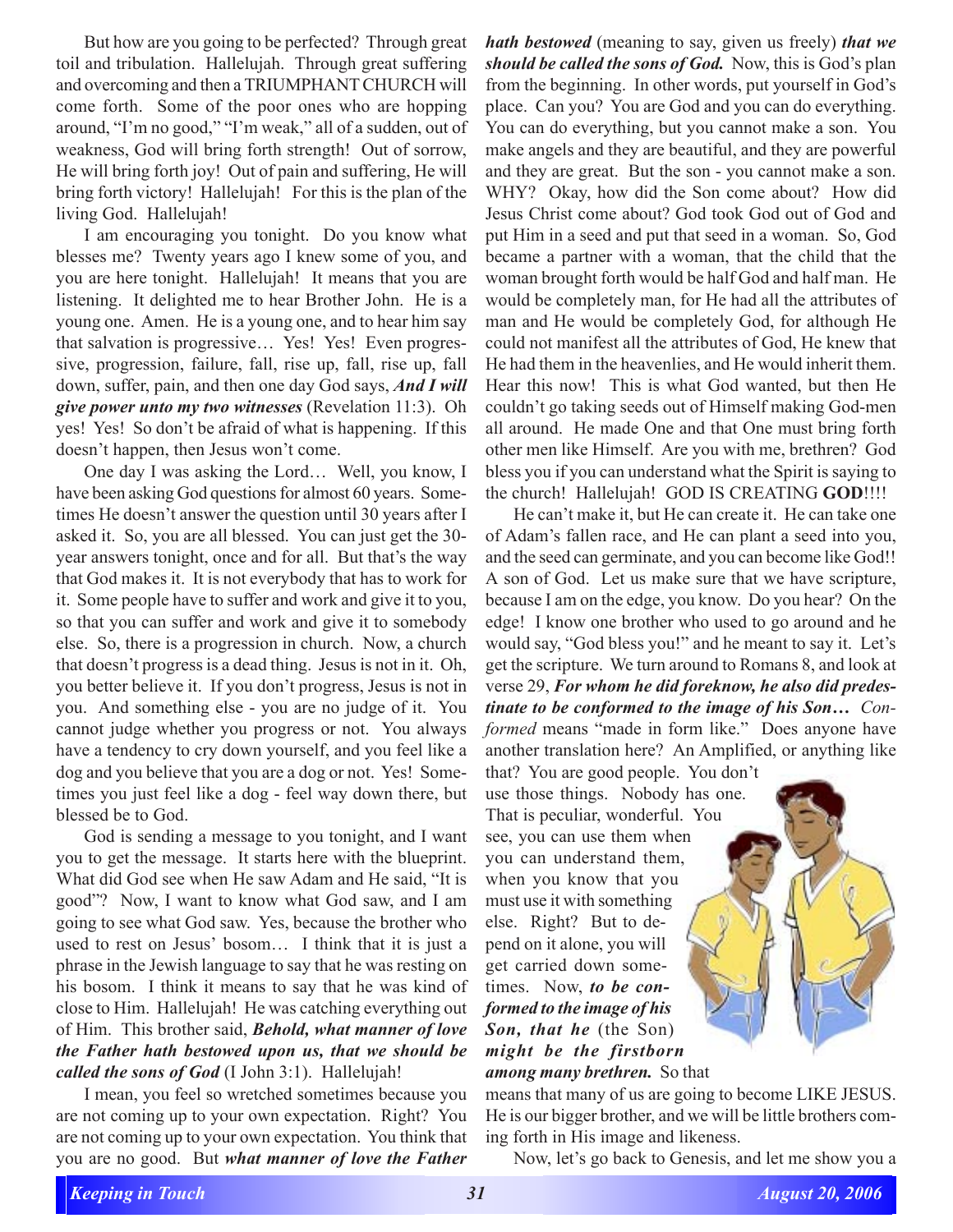little glitch there, why I said to you that we were not completed. Adam was not completed. You see, if you say things, you have to have the proof for it. Do you see? There is no scripture that does not give you scriptural proof. Now, if we look again, Genesis 1:26, *Let us make man in our image, after our likeness…* So, the blueprint calls for IMAGE and LIKENESS. Now, if you take a picture of me, it is my image. You can take a picture of me and have my image, but to have my likeness is another thing. So, we have the image of God built in us, but to be like Jesus… "To be like Jesus, to be like Jesus, all I ask is to be like Him, all through life's journey, from earth to glory, all I ask is to be like Him." Tonight, we are going to go a notch higher! Just one notch higher. Hallelujah! As the Lord has been showing me, let us go on.

Turn with me to Ephesians. God bless our brother Paul. He had such a deep understanding of the Spirit, and of the things of the Lord, that he was like the link between the Old and the New Testament. Yes. Paul was like the link between the Old and the New Testament. If you can read and understand Paul, you are making it. Yes, because not even Peter could understand him. Amen. Praise be to God! Remember that he is writing a letter to the Ephesian brethren. Ephesians chapter 1 through chapter 4 is the most used part of my Bible. Ephesians 1:10. It is something that we go over many times, but we need to go over it and over it and over it until it sinks down into our minds, into our hearts, and it becomes life, a part of us.

Ephesians1:10, *That in the dispensation of the fulness of times he might gather together in one all things in Christ, both which are in heaven, and which are on earth; even in him…* Come on now! I learned this lesson. My brother died when he wasn't an old person. My mother died when she was an old woman. My father died. All these three, God has given me as my children in the Lord, by promise. Have you ever pinned down God for a promise? Pin down God right now for a promise for your children. They shall not be lost. "Lord God, any sacrifice, any sacrifice I will make. Don't let my children be lost." Call them one by one before God, no matter where they are. Let me tell you something, brethren. This brother of mine was a gun man, a gang leader. Do you hear me? He was an engineer, a highly technical person. At night he went out and led his gang. They would do anything. He had to be saved! He had to be saved because the Spirit of God came to me when I was a child, and told me. I had no understanding of it but He told me, "I will take away the birthright from the firstborn brother, and give it to you." I am second to last born. Amen.

After I got SAVED, I became conscious and I said, "Well, God, if you have taken away his birthright and have given it to me, like you took away the birthright of Esau and gave it to Jacob, then SAVE him!" You have the power!

You have the power! There is a Blood covenant between you and that child. It is your body, it is your Blood, it is your life. My life, my body, my blood, must not be given to the devil. It shall not reign in hell forever with Satan. Hallelujah! Because I have a Blood covenant with Him. I said, "My God, I pin You, I pin You down, God, to the covenant. They shall not die." I want you to be strengthened, brethren. GLORY TO GOD! Amen. I want you to HEAR me! I want you to be strengthened! I want you to understand that the Spirit of God in the end of time must reveal the whole truth to the church. He must reveal the whole truth to the church. Part of the truth has been revealed time and time again. In this place, Tulsa, the mighty men of God have come and they have each revealed a little. Each one has had a little piece! But they have never had the sense to put them together. Each man, building his own kingdom. They have been too busy building their own kingdoms to realize that the Kingdom of God is not you or you or you, but ALL of us together! If I took my little piece and put it with you, all of a sudden, I would have ten times more. Don't you understand? So God is saying that, at this junction of time, He is bringing together a church that has never been before, for THIS church shall not only be with human beings, but with spirits! HALLE-LUJAH!

I asked God to save the rebellious, wretched, wild man (my brother). Hallelujah! And God said, "YES." One day God called me and said to go down to Jamaica and talk to him. I went down to Jamaica. I went to his place. I sat him down and I talked to him. He never said one word. He sat down for two hours and I poured out the Gospel of Jesus Christ upon him, and he sat down looking at me. The next call was an eternal call. Oh yes! The next call was an eternal call. I said, "Thank You, Jesus. You are a God who is full of mercy, compassion, love! You never fail! Thank You, God! Hallelujah! He has gone to glory." I never knew how it happened. Then God came to me and outlined the whole thing in a vision. Hallelujah! How he died. Why he died. The worst part about it is that the person who killed him - we went to the person and said, "Why did you do it?" After God spoke! I was proving now that the vision was true. Right? He was poisoned. I didn't go to the person, but my sister did, and said, "Why did you kill my brother?" The person said, "Oh, I'm sorry. I never intended to, but so and so and so..." PROOF! There is no harm in proving what God tells you. Praise God! There is no harm in proving it! But I tell you now, and I think that God wants to soak this into us: Last time we were here, Brother Cook was here with us. In Jamaica last week, they had Brother Cook on the television leading the meeting here. Amen. It is on the television there now because all of the meetings here are on the television there. All of you are television stars now.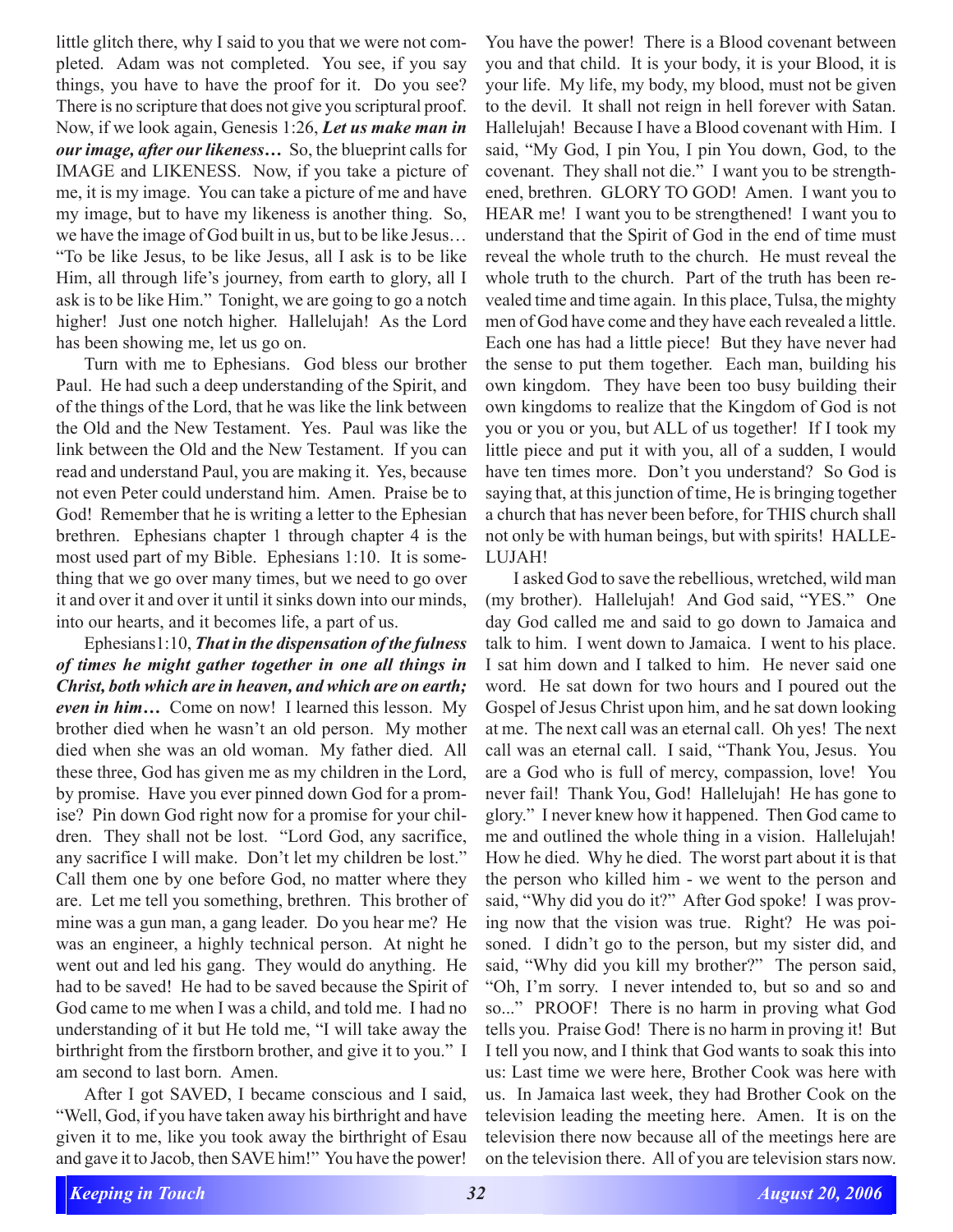You see? He was here with us, but is he here with us? He said that they should not weep for those who have gone on. Hallelujah! Don't weep, sister! It is painful, but don't weep! The man is in the Kingdom of God, and he is here with us, learning! Amen! Yes! The Lord said *we also are compassed about with so great a cloud of witnesses* (Hebrews 12:1). What are witnesses for? I'm telling you that the overcoming that they did not do, we have to do! Amen! Yes! You wonder why so many of the brethren died? They were killed, they were murdered, they were sawn asunder, they were crucified. But maybe somebody says, "What kind of a God do you have who would let His people die?" David said, *we are counted as sheep for the slaughter* (Psalm 44:22). Thou *dost not increase thy wealth by their price* (Psalm 44:12). Amen. We are counted as sheep for the slaughter. ALL VICTORY! ALL VICTORY! Amen. Because, let me tell you, YOU ARE THE CHURCH MILI-TANT! GOD'S MILITARY ORGANIZATION! Whether you believe it or not! When you fight and you overcome that little demon that wanted you to cuss, or wanted you to do so and so and you didn't do it - ONE VICTORY UP!

I'll tell you more. I'm telling you as I am seeing it! There is a great slaughter of devils, of demons. Have you ever killed a demon? Hmm? Have you ever killed a demon? You do it without knowing. The Bible says that "if you resist them, they will flee from you" (James 4:7). Did the Bible say so? Now why would someone flee if he was not in any danger? Come on, tell me about it. Tell me, why would a devil run from John if John wasn't a danger to him? You have the power to slay them, put them in the abyss, finish them until Jesus comes to judge the quick and the dead. "Behold, I cast you into the abyss. You shall not torment my family any more!" AS WE OVERCOME,

WE DE-STROY! AS WE OVER-COME, WE PUT THEM DOWN! So there is rejoicing! The saints in heaven rejoice. Let us say that there is a brother that could not overcome smoking. He would smoke privately. He couldn't overcome the thing. It was just on top of him, and he died. Are we going to see a smoker in heaven? Is he going to get a cigarette up there? NO! But the soul that did not

If you would be completed and made perfect by death, then someone could come and perfect you by bashing you in the head and sending you to glory. Are you with me?...You are not perfected by death...We are complete in Him, in Christ.

overcome is an entity, a living being that has a weakness, incomplete. We are complete in Him, in Christ. So, therefore, you have incomplete man here, on earth, and you have incomplete man there, in the heavenlies. You don't believe that? Now listen! If you would be completed and made perfect by death, then someone could come and perfect you by bashing you in the head and sending you to glory. Are you with me? If death perfects you, then we have no problem. We only have to go and get a car to run over us, or something like that. You are not perfected by death. That is why God wants you to be perfected here, in the earth. That is why God wants you to surrender here! That is why God wants to have a people in the end time, He is going to have a people who He will fill with the power of God, who will destroy the power of darkness. I want you to question me. I can feel the question there. It is so good. Thank You, Jesus! Hallelujah!

Now, we go on. We see another scripture in John 17 that we make sure that we are seeing the perfect will of God, that God is going to have a people who are without spot, without blemish, without wrinkle, or any such thing. That it is a living people on earth here, not people who are dead, because once you pass over, you cannot fight any more. The fighters are those who are alive, but you can gain the victory. Hallelujah! When the church gains the victory, you gain the victory. So, that is why we are having problems. That is why some of us are tempted. That is why we have some real hard situations to overcome, and you wonder, "Why would God allow this to happen to me?" God allows it to happen to you because he knows you have the capacity to overcome. Amen.

John 17:20, *Neither pray I for these alone, but for them also which shall believe on me through their word; 21That they all may be one…* One church! One

church! Anybody who thinks you are in another church and you are against this other church or that church, you are outside of God's plan. God has only one church. He does not recognize your church! I'm talking about your denomination now. Yes! He said then when we become ONE, *thou, Father, art in me.* We know that the Godhead bodily dwelleth in the L O R D (Colossians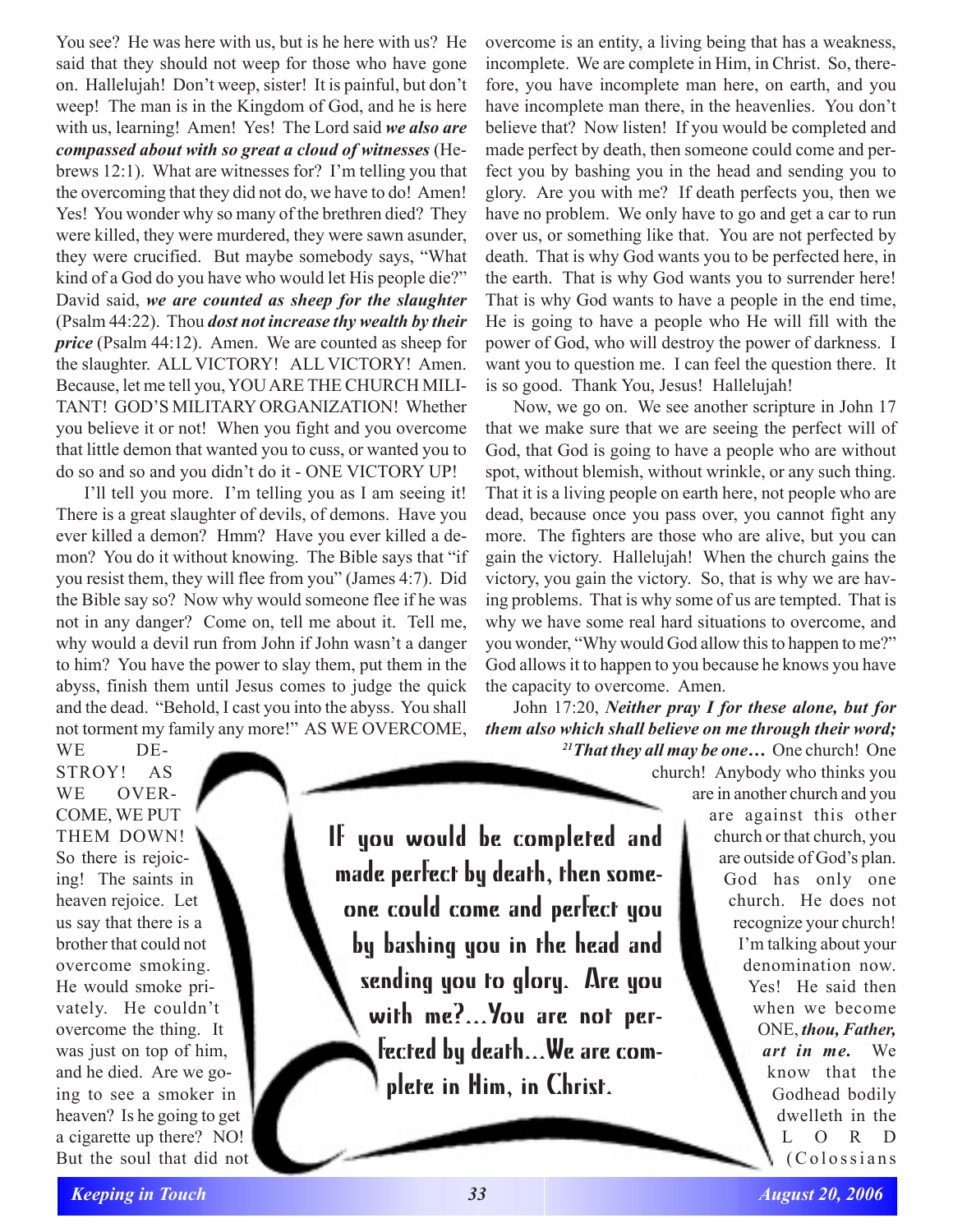2:9), and we are complete in Him (Colossians 2:10). *…And I in thee, that they also may be one in us…* One in us! Have you ever heard of one person who is one with Christ divorce another person who is one with Christ? It is not possible. All of this divorcing thing that is going on, it is outside of God, outside of Christ. Nobody who is one with Christ can divorce another person who is one with Christ. You divorce the person who is with the devil, yes, the person who is with the devil and is not with Christ, that is the only time that there can become a break between a person who is with Christ and another person. But two people who are walking in Christ cannot divorce each other. Amen. So, whenever you see a case of impending divorce coming up, find out who it is that has turned away from God, because you have to divorce God before you divorce His daughter or His son. Amen.

John 17:23, *I in them, and thou in me, that they may be made perfect in one; and that the world may know that thou hast sent me…* When you see people walking in Christ, they are sending a message to the world that God is alive, and God is in us. *I in them, and thou in me, that they may be made perfect in one; and that the world may know that thou hast sent me…* It is not possible to be perfected or completed until you are one with those who are one with Christ.

Let's go back over it again. There are some people who are one with Christ, and until you are one with those who are one with Christ, you cannot be perfected. Now, let us look at what I am saying. Jesus Christ has sent the spirits of the departed church to be with this church - did I read that? *…in the dispensation of the fulness of times he might gather together in one all things in Christ, both which are in heaven, and which are on earth* (in one)*; even in him* (Ephesians 1:10). Don't you understand? The moment that you become one in Christ, you are also one with the departed ones. Amen. They are not dead, for God is not a God of the dead (Matthew 22:32, Mark 12:27, Luke 20:38). They are more alive than you are!

You see, we believe that we are alive. Do you know why we believe that we are alive? Because all of us have the same kind of death. So, we can see one another, we can hear one another, and we believe so. But those who are departed are in the real LIFE. We are only hearing about LIFE. They have the REAL LIFE running through them. God says that when you lose your body as a Christian that He lends you another body. For years I never understood that. He said that He would lend you another body so that you would not be naked (II Corinthians 5:2,4), so that you are not a disembodied spirit. Are you with me? A disembodied spirit is a spirit that has lost his body and is all spirit, no body, naked. Right? II Corinthians 5 says that they are naked. So if somebody is telling me that God made demons, I am telling you, broadcast it and tell them that God never made a demon. God made man, and God made angels. A fallen angel is a fallen angel. A demon is a demon. God never made demons, these little devil spirits. God never made them. Hallelujah!

II Corinthians 5:1, *For we know that if our earthly house of this tabernacle were dissolved, we have a building of God, an house not made with hands, eternal in the heavens. 2 For in this we groan, earnestly desiring to be clothed upon with our house…* OUR HOUSE *…which is from heaven: 3 If so be that being clothed we shall not be found naked* (disembodied). Naked is Strong's Greek #1131, gumnos. *<sup>4</sup> For we that are in this tabernacle do groan, being burdened: not for that we would be unclothed…* We don't want to be disembodied. *…but clothed upon, that mortality might be swallowed up of life.* Amen. So, God lends you a body, and our deceased brothers and sisters have that body. When John the beloved saw one of the brothers, what did he look like? He looked like Christ. John bowed down to worship him (Revelation 22:8-9). Something so bright, so powerful, lighted the whole earth with his glory when he came down with the power. He had a body that God lent him. Amen. And one day, he is going to come and to pick up his body, his own body, in the resurrection - the dead in Christ shall rise first (I Thessalonians 4:16). They are going to pick up their bodies which are covered by the mountains, they are going to rend the mountains open and take out their body, and that is what happened when Jesus rose.

Therefore, there are some brothers who have their bodies now. Millions of them have their bodies in heaven. Moses and Elijah and Enoch are with them. So, Elijah and Enoch are not the only ones in heaven who have a physical body, but the millions who rose out of the tombs when Jesus Christ called them, they have their bodies with them, too. That is why, when somebody tells me that they have the body of Peter, I don't believe it. I don't believe it because I believe that God takes up those that He wants to, that some of those people have their bodies in Heaven. Let's not go into that too much. I would have too much to explain. But the fact is that there is that class of brethren in Heaven who have their bodies, and if I believe that there are some people who, after Jesus Christ, were still translated, and have their bodies, then you will forgive me (John 21:21-22). Yes, yes, yes. Amen.

So, praise be to God. Let us not worry about those who are passed on. They are with us as surely as you are with us, because God said that at this time, *in the dispensation of the fulness of times…* (Ephesians 1:10). Now, what dispensation is that? We had a dispensation of the Law, and out of the dispensation of the Law, one man came forth, through the Law, into immortality, and that man was Moses. Amen. But you have to look deeply into the scriptures to see that, you know. Do you understand? You have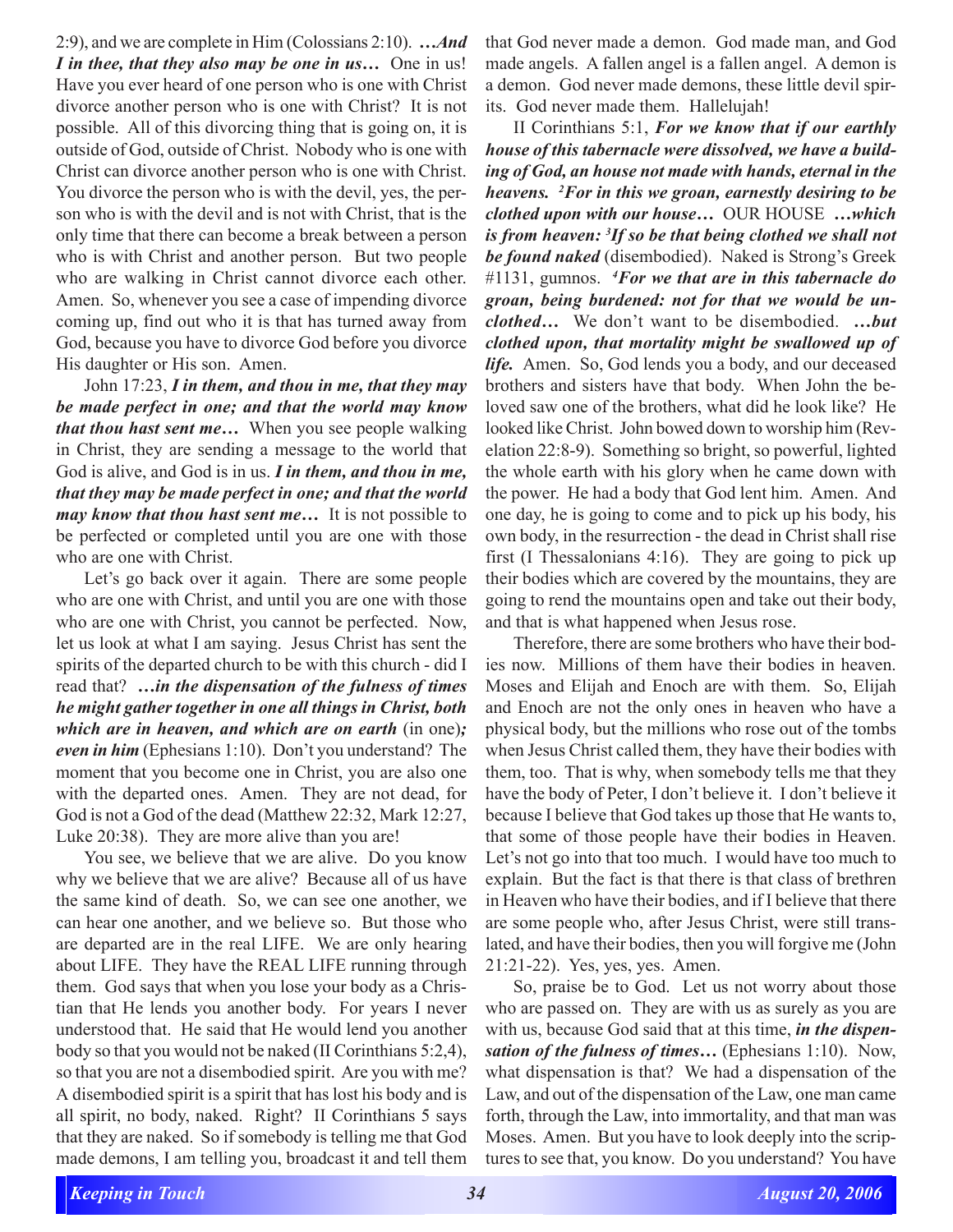to look deeply into the scriptures to see that.

Then the scriptures tell you clearly that Enoch's wife said that Enoch walked with God (Genesis 5:24). Now, tell me, brother, sister, what did you think she was saying? That Enoch was arm in arm walking with God? Now, come on, tell me, isn't that what your mind told you? Tell me what you saw! What I saw is that God was walking IN Enoch like God walked IN Adam and God said, *I will dwell in them, and walk in them* (II Corinthians 6:16). This is the will of God, not just to walk with you arm in arm, but to walk INSIDE OF YOU, that men see the Glory of God in your life.

The woman said, "That man, my husband, he walked with God. And it is as much as to say that he walked so close that I knew I was going to lose him. God took him." What I see when I say, "God took him," is something entirely different from what some people see. That if you get God in you so much, and God pervades every figment of your being, amen, God is going to overcome this flesh! Yes. God took him. Hallelujah! Walked away with him.

One day I had a vision. I was walking with Jesus, and Jesus got to three steps. He went up on these three little steps, and He turned around quickly to me and He said, "Don't come." I believe, had He allowed me to go, I would have been gone. But I had a job to do. He said, "Turn back." I said, "But…" He said, "Turn back!" Amen. I believe, brethren, let me change that… I KNOW that what God is speaking now is that He wants to fill this temple with His glory, that He wants to come in. You must begin to drop off all the problems of life that hinder the spirit of God from moving in you like He moved in Enoch, like He moved in Christ, because the hour is at hand. Amen! Hallelujah!

I asked Him one day, "Lord, how are You going to save the world?" I look at the world. It is so hopeless. Do you ever look at the world? Lord, have mercy! It is so hopeless. You look at mankind - it is so hopeless. Hallelujah. You look at the things that they do, and you say the church is the hope of the world. Have you seen the church recently? Lord, have mercy! Oh God!

First of all, the church can't sing. All they can sing is Beatles. You know, the Beatles came with yun yun yun yun ding-y ding ding, and that half tone that they got from India. The Guru there took them to India and blessed them with whatever spirit, and they came and they took the whole world, and the church started to sing like the Beatles. So, you can't get a good tune out of them. Oh, Lord, help us! Oh yes, I heard a woman singing Amazing Grace. She sings: Am-a-a-<sup>a</sup>-<sup>a</sup>-<sup>a</sup>-A-a-zing Gr-a-<sup>A</sup>-a-<sup>A</sup>-a-<sup>A</sup>-ce. Hmm? She is gone. And the people clapped and said, "AAAAAAMEN!" She disfigured the song absolutely. We have a program on the television in Jamaica, and this thing comes on, this church comes on just before our pro-

gram. And the church, when you look at it, is expansive, thousands of people, and for two hours, they will just dance and (disfigure) songs. The man with the microphone is going on like Michael Jackson. Yes! Like Michael Jackson, and then he starts rapping and he raps and all the people are "AAAAAAAAAAAAmen!" GOD HELP US!!!!

The church has been gone a long time. There is no church there. No word. No deliverance. No power. Preaching without authority! Preaching without ANOINT-ING! People say, "AAAAAAMEN." "Everybody now get up and say, 'Amen.'" And they say, "AMEN." And then they boogie across the floor. GOD HELP US!!!! The church is the hope of the world, and the world has no hope, except you if you will turn and give God yourself, and say, "Lord God, though the earth be removed, though the waters be carried into the midst of the sea, though the sea roar, and be troubled, I WILL SERVE YOU! I WILL GIVE MY LIFE TO YOU!"

Some wonderful things are about to happen. God took 300 men and defeated 33,000. This is the place we are. He says, "As it was in the days of Noah, so shall it be in the time of the end," (Matthew 24:37, Luke 17:26). Hallelujah! This is what we are facing right now, brethren - THE TIME OF THE END! I am asking you, by the grace of God, SUBMIT YOURSELF UNTO GOD, "holy and acceptable, a living sacrifice" (Romans 12:1).

My son called me this morning at 5 o'clock. He said, "God has given me a Word. God has given me a Word!" "What is it?" "Romans, chapter 12," he said. "Yes, Romans, chapter 12; what does it say?" "Submit yourself unto God, holy, and acceptable, which is your reasonable service." Amen. He called me again, and he said, "Do you remember that scripture that I gave you? What was it?" I told him again. And tonight before I came out, he called me again, and he said, "That scripture! It is just blessing me so much!"

It is a blessing, having turned away from God for so many years, to have him come back with so much vigor. It blesses you because it is a promise. It is a promise. We held on to that promise! HOLD ON to that promise, brethren! HOLD ON to that promise and get down on your knees for that child. Not necessarily even your child. Sometimes God puts someone on your heart - "Give me that person, God! GIVE me that person as an inheritance! That that person might live and not die." We are here to save the world. I let the secret out now. YOU ARE HERE TO SAVE THE WORLD! Hear me! And BELIEVE me! THIS IS THE WORD OF THE LIVING GOD! Hallelujah! We are here to save the world.

Those who will hear the truth - you don't have to be strong and powerful. Just trust God with the rest. "Lord God, I don't understand half of what the man said, but I believe it." Hallelujah! If you believe God's servant, God